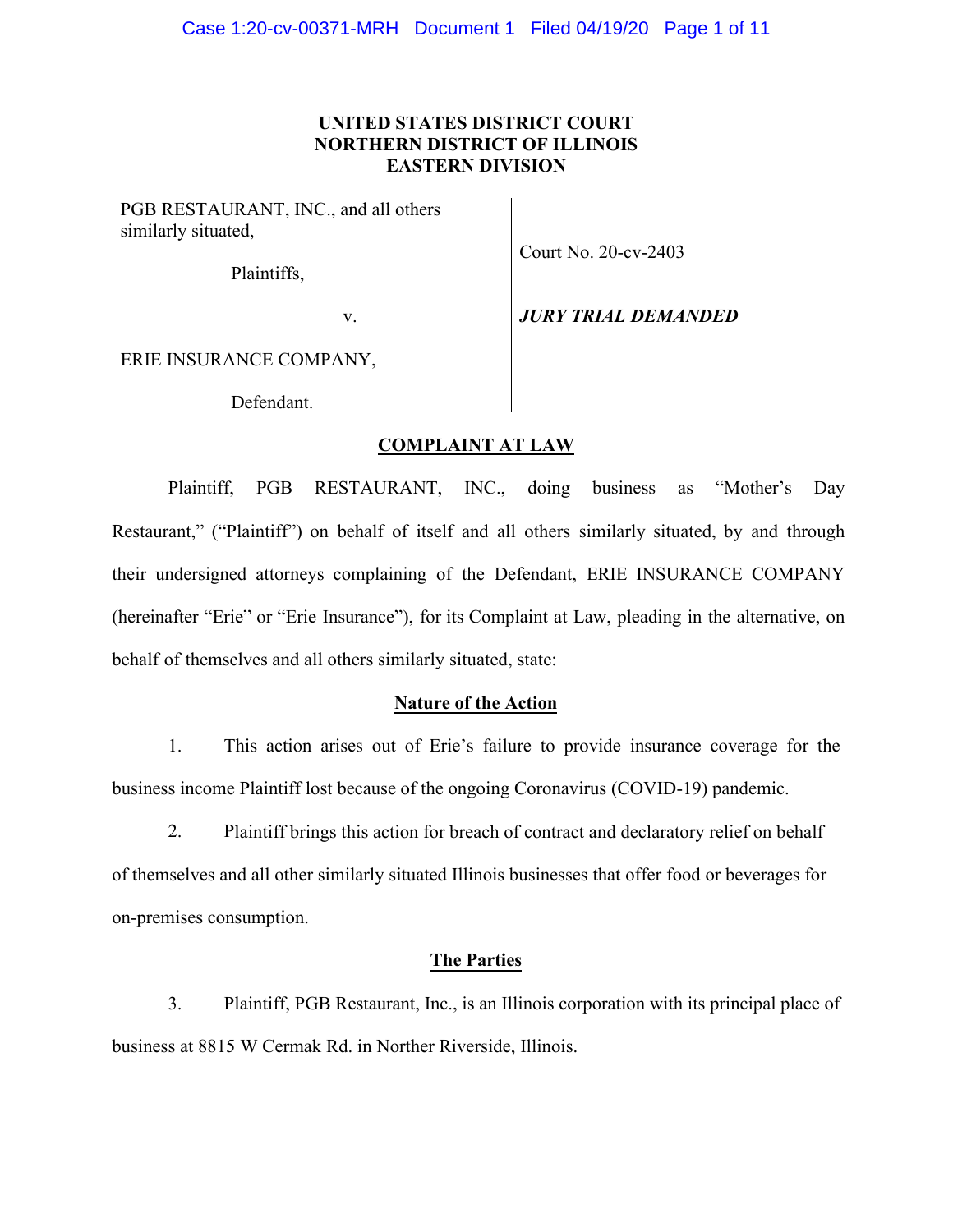#### Case 1:20-cv-00371-MRH Document 1 Filed 04/19/20 Page 2 of 11

4. Defendant, Erie Insurance, is a publicly held insurance corporation organized under the laws of the State of Pennsylvania, with its principal place of business in Erie, Pennsylvania.

5. At all times mentioned herein, Defendant, Erie Insurance, was licensed to do business in the State of Illinois, selling property and casualty insurance policies to bars, restaurants, caterers, banquet halls, and other hospitality businesses.

#### **Jurisdiction and Venue**

6. This Court has jurisdiction over this action pursuant to 28 U.S.C. §1332(d)(2)(A), as modified by the Class Action Fairness Act of 2005, because at least one member of the Class is a citizen of a different state than Defendant; there are more than 100 members of the Class; and upon information and belief the aggregate amount in controversy exceeds \$5,000,000.00 exclusive of interest and costs.

7. This Court also has jurisdiction over this action pursuant to 28 U.S.C. §1332(a)(1) because there is complete diversity among the parties, and the amount in controversy exceeds \$75,000.00 exclusive of interest and costs.

8. This Court has personal jurisdiction over Erie Insurance pursuant to Illinois's longarm statute, 735 ILCS 5/2-209, because this complaint concerns: (1) one or more contracts Erie made to insure property and/or risk in Illinois, (2) business that Erie transacted within Illinois, and (3) one or more contracts and/or promises Erie made that are substantially connected with Illinois. 735 ILCS 5/2-209(a)(1), (4), (7).

9. Additionally, because this action presents an actual controversy within this Court's jurisdiction, this Court may declare the legal rights and obligations of the parties hereto under 28 U.S.C. § 2201.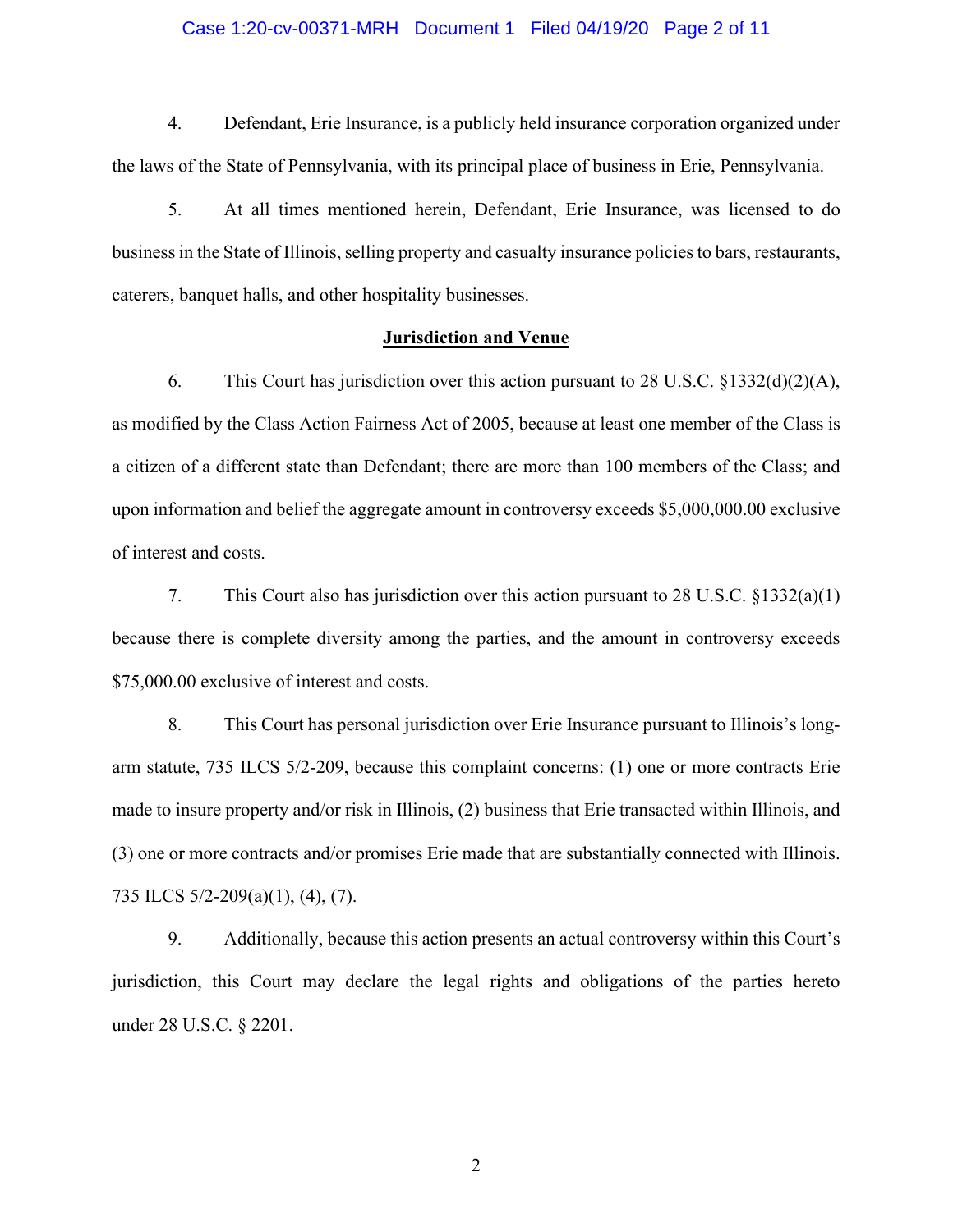#### Case 1:20-cv-00371-MRH Document 1 Filed 04/19/20 Page 3 of 11

10. Venue is appropriate because "a substantial part of the events or omissions giving rise to the claim[s] occurred" in the Northern District of Illinois and Erie "resides" in the Northern District of Illinois. 28 U.S.C. § 1391.

#### **Factual Allegations**

#### *Coronavirus (COVID-19) and Illinois's Response*

11. For years, if not decades, the Center for Disease Control and the World Health Organization have been warning about the possibility of an airborne virus that could cause a worldwide pandemic.

12. Coronavirus (COVID-19) (hereinafter "COVID-19") is a highly contagious airborne virus that has rapidly spread and continues to spread across the United States.

13. COVID-19 is spread by a number of methods, including "community spread" disease meaning that some people have been infected and it is not known how or where they became exposed. Public health authorities, including the CDC, have reported significant ongoing community spread of the virus including instances of community spread in all 50 states.

14. The CDC has reported that a person can be become infected with COVID-19 by touching a surface or object (like a fork, plate, table, or chair, to name a few) that has the virus on it, and then touching their own mouth, nose or eyes.

15. More specifically, COVID-19 infections are spread through droplets of different sizes which can be deposited on surfaces or objects, according to the World Health Organization.

16. To reduce the spread of the disease, the CDC has recommended that business clean and disinfect all surfaces, prioritizing the most frequently touched surfaces.

17. COVID-19 has been declared a pandemic by the World Health Organization.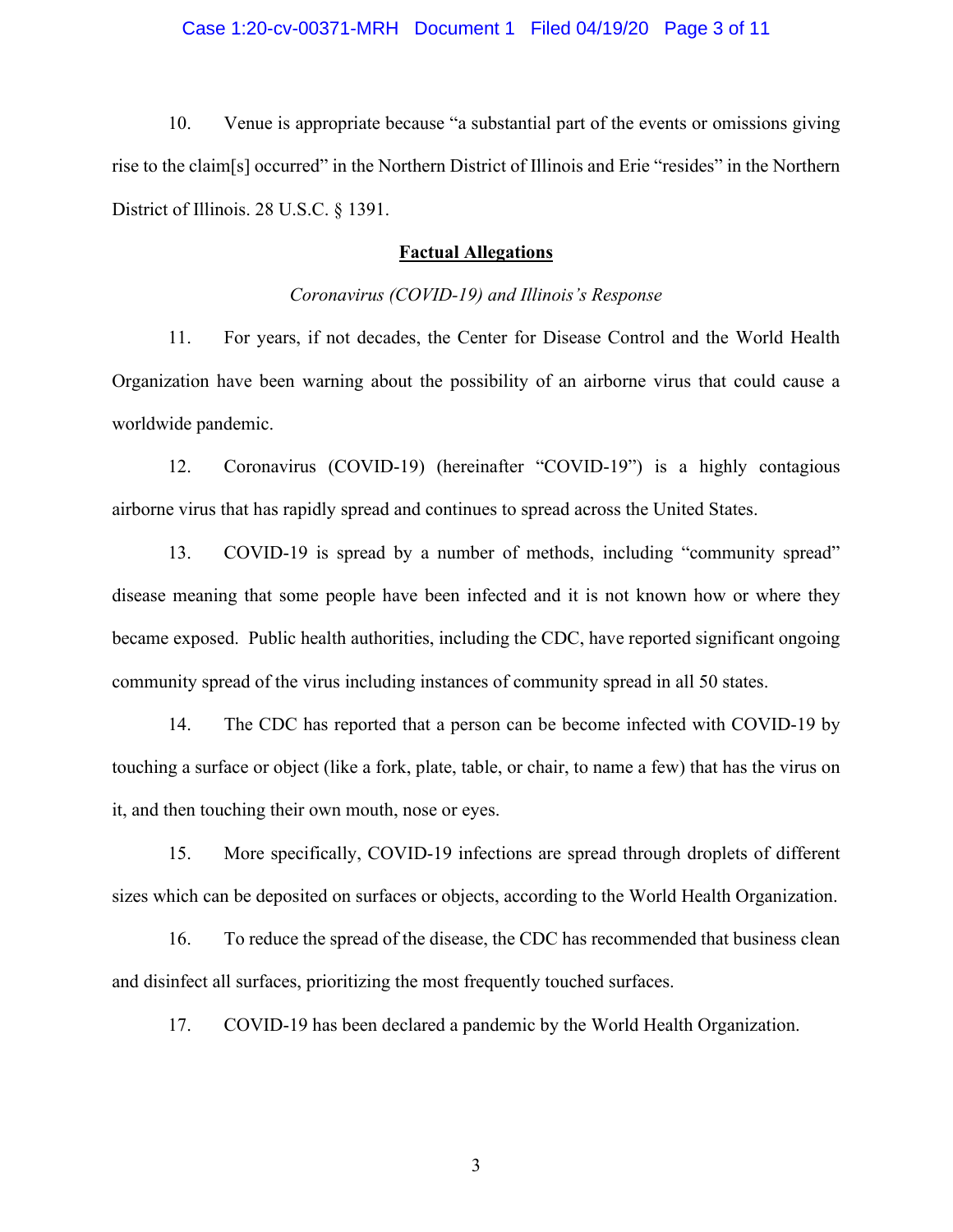#### Case 1:20-cv-00371-MRH Document 1 Filed 04/19/20 Page 4 of 11

18. The COVID-19 pandemic is a public health crisis that has profoundly impacted American society, including the public's ability to patronize bars and restaurants.

19. In response to this pandemic, Federal and State authorities have mandated social distancing and limited the number of people that can gather in any setting.

20. On March 16, 2020, in direct response to the COVID-19 outbreak, and pursuant to the Illinois Emergency Management Agency Act, 20 ILCS 3305/1, *et seq.*, Illinois Governor J.B. Pritzker issued Executive Order 2020-07, ordering "all businesses in the State of Illinois that offer food or beverages for on-premises consumption—including restaurants, bars, grocery stores, and food halls—[to] suspend service for and … not permit on-premises consumption." Executive Order 2020-07 (2020). Although Executive Order 2020-07 permitted such businesses to serve food and beverages for off-premises consumption, it mandated that they ensure they have an environment where patrons purchasing food or beverages "maintain adequate social distancing." *Id.* 

21. On March 20, 2020, Governor Pritzker issued Executive Order 2020-10, (1) directing Illinois residents to stay in their homes except when performing "essential" activities, (2) prohibiting gatherings of 10 or more people, and (3) requiring "non-essential" businesses to cease operations. Executive Order 2020-10 (2020).

22. Executive Orders 2020-07 and 2020-10 are not laws or ordinances.

23. Since March 16, 2020, countless Illinois bar and restaurant operators have made claims under their property and casualty insurance policies for the business income they lost as a result of COVID-19 and the resulting Executive Orders.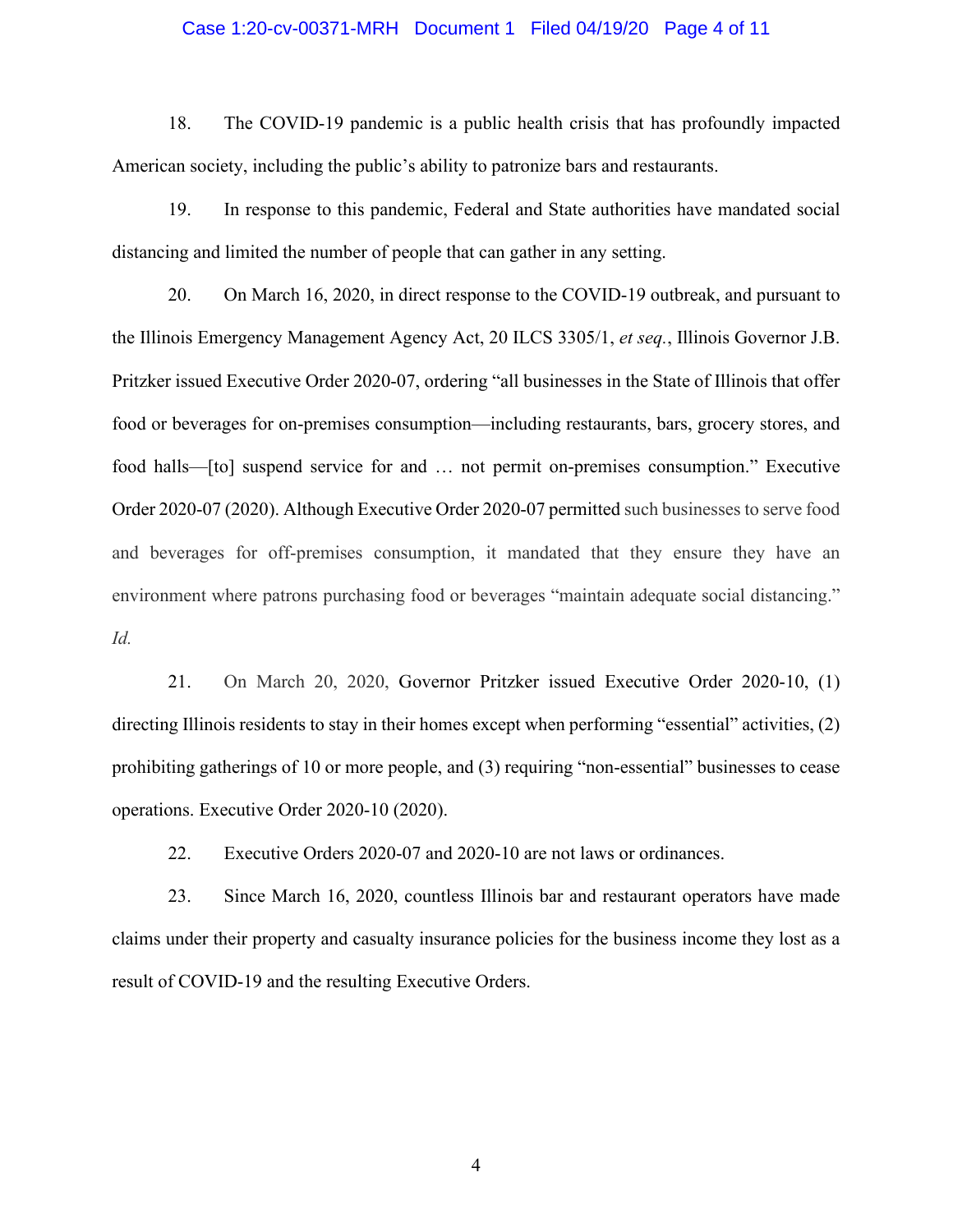#### Case 1:20-cv-00371-MRH Document 1 Filed 04/19/20 Page 5 of 11

24. Insurers, including Erie, have denied nearly every claim for lost business income taking the outrageous position that its insureds have not suffered a "direct physical loss" to their property, which Erie claims is a prerequisite for coverage.

### *Plaintiff's All-Risk Insurance Policy*

25. In 2019, Erie sold Plaintiff an insurance policy (Erie Policy Number Q97 1258707) that included coverages for the "Income Protection" and "Extra Expense Coverage" (the "Policy"). $<sup>1</sup>$  $<sup>1</sup>$  $<sup>1</sup>$ </sup>

26. At all times relevant hereto, Plaintiff was a named insured under the Policy.

27. At all times mentioned herein, the Policy covered the restaurants/premises identified in paragraph 9, above. *Id.* at 3.

28. Plaintiff fully complied with the terms of the Policy and have performed all of their obligations under the Policy, including but not limited to the payment of premiums and the timely reporting of claims. Therefore, the Policy has been in effect since its inception without interruption.

29. Pursuant to the Policy, Erie agreed to pay for the loss of income sustained by Plaintiff "due to partial or total interruption of business resulting directly from loss or damage to property."

30. Section XI of the Policy defines "Loss" to include "direct and accidental loss of or damage to covered property."

31. The Policy defined "interruption of business" to mean the "period of time that your business is partially or totally suspended at it: (1) Begins with the date of direct "loss" to covered

<span id="page-4-0"></span><sup>&</sup>lt;sup>1</sup> Plaintiff requested a copy of the Policy from Erie, but Erie has yet to provide the Policy, instead only providing Plaintiff with a denial letter.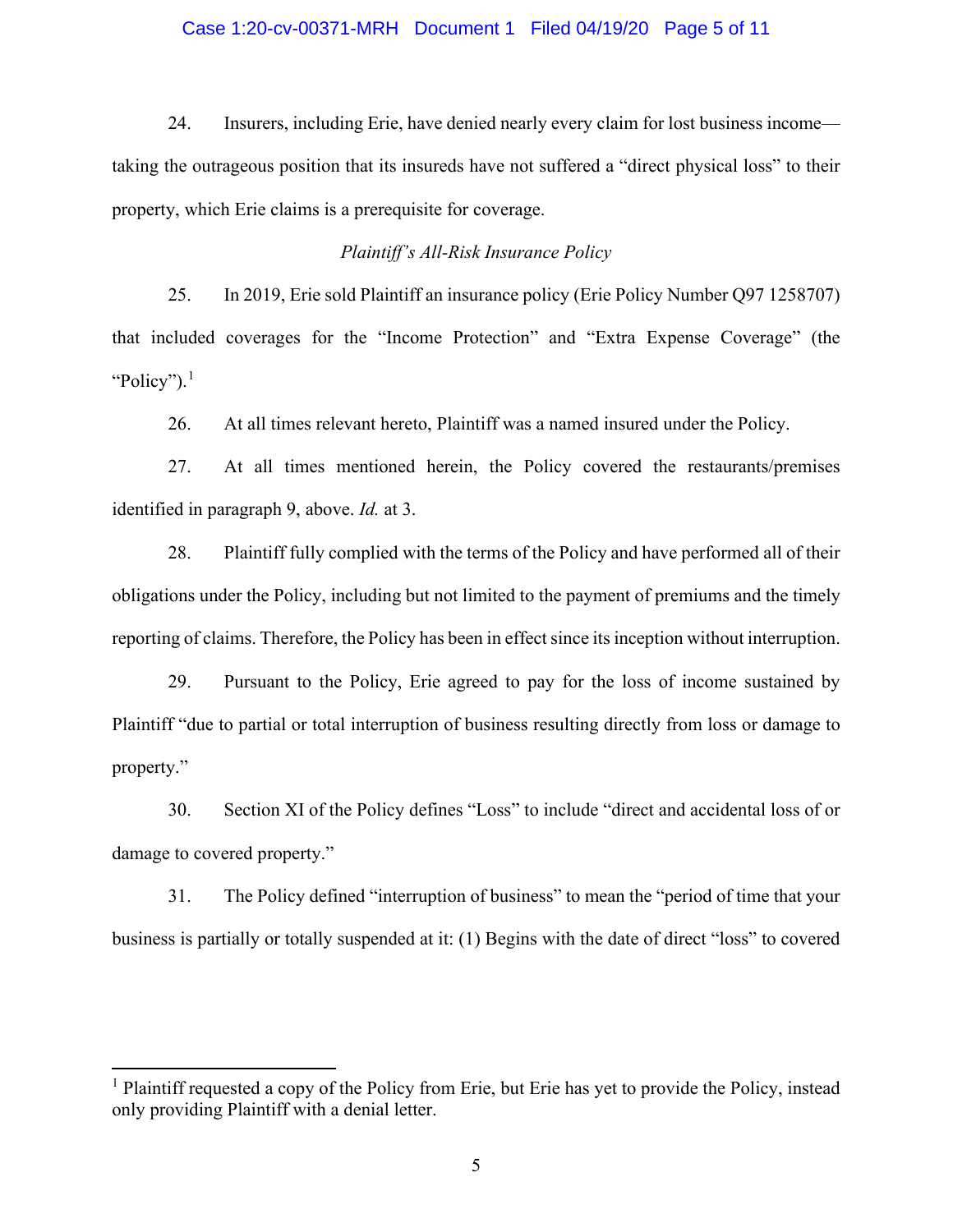#### Case 1:20-cv-00371-MRH Document 1 Filed 04/19/20 Page 6 of 11

property caused by a peril insured against; and (2) Ends of the date when the covered property should be repaired, rebuilt, or replaced with reasonable speed and similar quality."

32. The Insurance Services Office ("ISO"), the leading insurance advisory organization, provides policy-writing services for the insurance industry including standard policy forms.

33. In 2006, in response to the SARS epidemic and avian flu, ISO created a new "amendatory endorsement" to exclude loss due to virus or bacteria from coverage afforded by insurance policies like the Policy.

34. The ISO amendatory endorsement states that there is "no coverage for loss or damage caused by or resulting from any virus, bacterium or other microorganism that induces or is capable of inducing physical distress, illness or disease" (the "Virus Exclusion").

35. Although most standard business income insurance (also known as business interruption insurance) policies include the Virus Exclusion, Erie Insurance policies–including the Policy at issue here–do not contain the Virus Exclusion or similar exclusion for virus or bacteria.

36. On or about March 16, 2020, and in compliance with Executive Orders 2020-07 and 2020-10, Plaintiff suspended all dine-in operations at their restaurants and began suffering an ongoing loss of business income.

37. On or about April 14, 2020, Plaintiff filed a claim with Erie related to their lost business income.

38. On or about April 16, 2020, Erie denied coverage for the lost income Plaintiff has suffered because of COVID-19 and Executive Orders 2020-07 and 2020-10.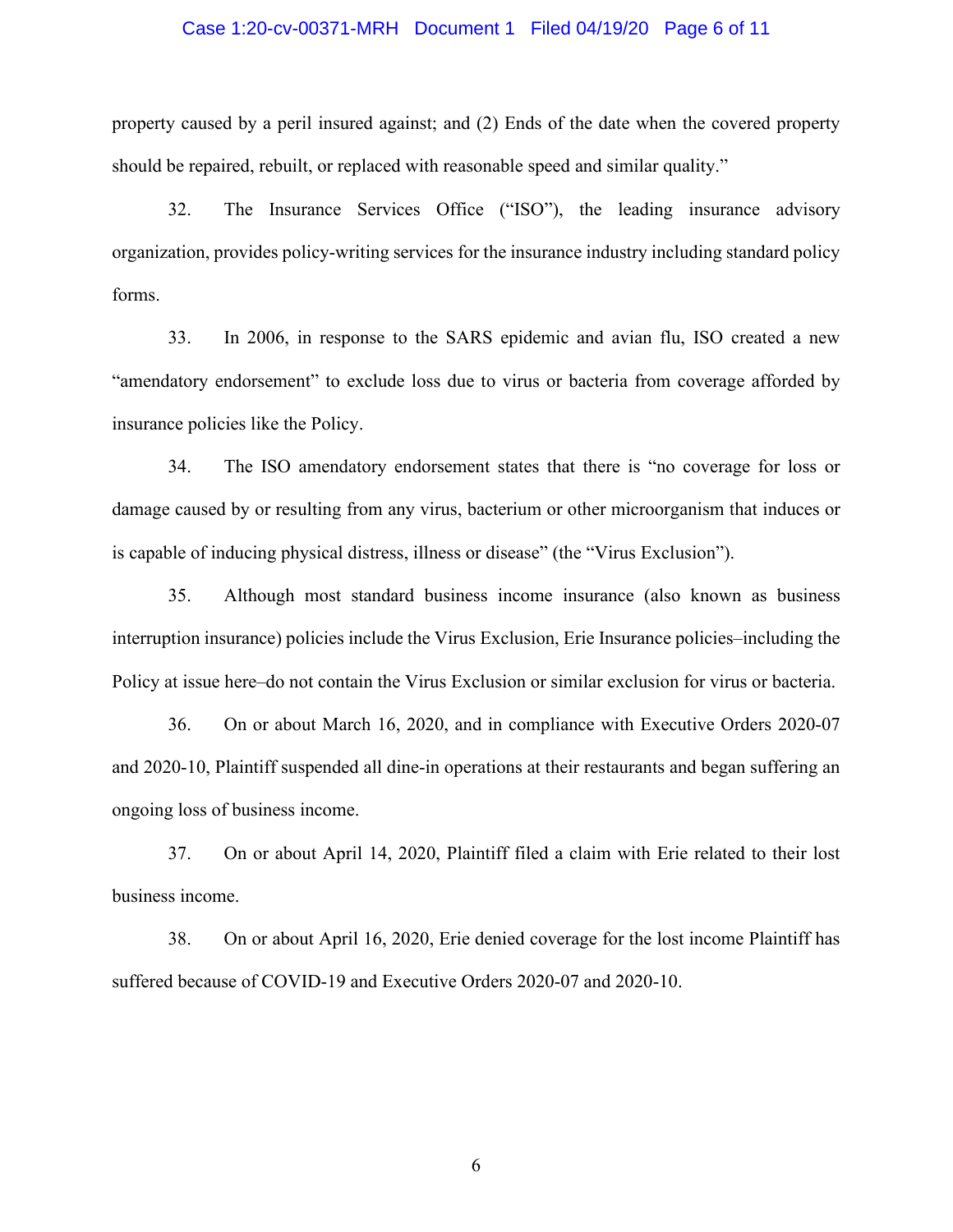#### **Class Allegations**

39. Pursuant to Federal Rules of Civil Procedure 23(a), 23(b)(2) and 23(b)(3), Plaintiff brings this action on behalf of themselves and the following Class:

> All Illinois businesses offering food or beverages for on-premises consumption that: (1) are covered under Erie Insurance insurance policies containing "Income Protection" coverage; (2) have made a claim for lost business income as a result of COVID-19 and Executive Orders 2020-07 and 2020-10; and (3) been denied coverage.

40. The Class is so numerous that joinder of all members is impracticable. Due to the nature of the trade and commerce involved, the members of the Class are geographically dispersed throughout the State of Illinois. While only Erie Insurance knows the exact number of Class members, Plaintiff believes there are hundreds and likely thousands of members in the Class.

41. Plaintiff's claims are typical of the claims of the other members of the Class they seek to represent because Plaintiff and all Class members purchased identical coverage from Erie Insurance containing identical language regarding lost business income.

42. Plaintiff will fully and adequately protect the interests of all members of the Class. Plaintiff has retained counsel experienced in complex class action and insurance litigation. Plaintiff has no interests which are adverse to or in conflict with other members of the Class.

43. The questions of law and fact common to the members of the Class predominate over any questions that may affect only individual members.

44. A class action is superior to other available methods for the fair and efficient adjudication of this controversy since joinder of all Class members is impracticable. The prosecution of separate actions by individual members of the Class would impose heavy burdens upon the courts and would create a risk of inconsistent or varying adjudications of the questions of law and fact common to the Class. A class action, on the other hand, would achieve substantial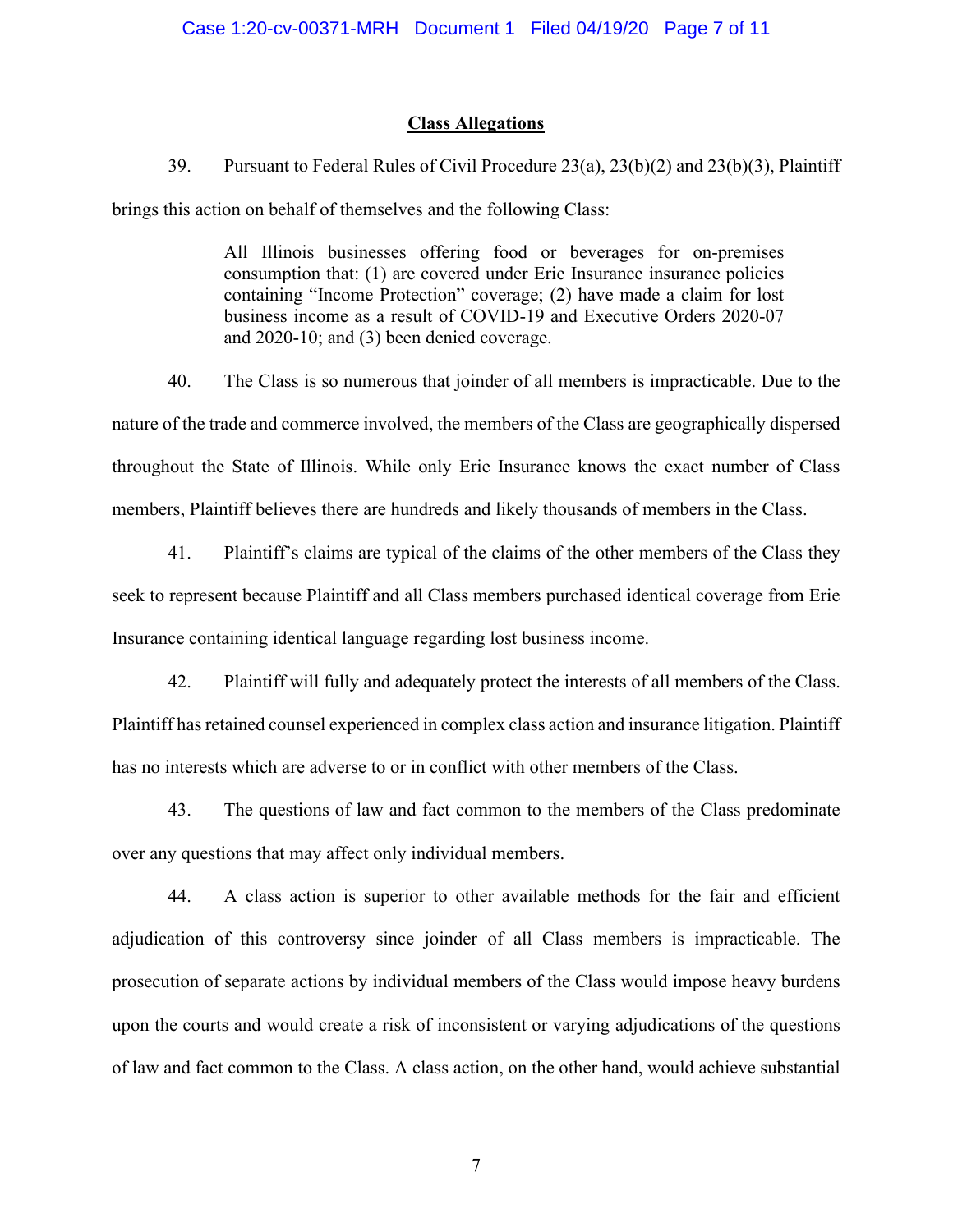#### Case 1:20-cv-00371-MRH Document 1 Filed 04/19/20 Page 8 of 11

economies of time, effort, and expense, and would assure uniformity of decision with respect to persons similarly situated without sacrificing procedural fairness or bringing about other undesirable results.

45. The interest of the members of the Class in individually controlling the prosecution of separate actions is theoretical rather than practical. The Class has a high degree of cohesion, and prosecution of the action through representatives would be unobjectionable. The damages suffered by the Class are uniform and/or formulaic, and the expense and burden of individual litigation might make it virtually impossible for them to redress the wrongs done to them. Plaintiff anticipates no difficulty in the management of this action as a class action.

#### **COUNT I – Breach of Contract ("Business Income")**

46. Plaintiff repeats and reallege the allegations of paragraphs 1 through 45 as if fully set forth herein.

47. Plaintiff brings this count on behalf of the Class.

48. By purchasing the Policy, Plaintiff entered into a contract with Erie Insurance.

49. Erie Insurance promised to provide Plaintiff coverage for lost income as described above.

50. COVID-19 rendered the covered property at the premises identified in paragraph 9, above, unsafe and inaccessible for dine-in customers.

51. As a result of COVID-19 and Executive Orders 2020-07 and 2020-10, Plaintiff suffered a "Loss" as defined by the Policy.

52. On or about April 14, 2020, Plaintiff made a claim for coverage pursuant to the terms and conditions of the Policy.

53. On April 16, 2020, Erie Insurance denied Plaintiff's claim for Coverage.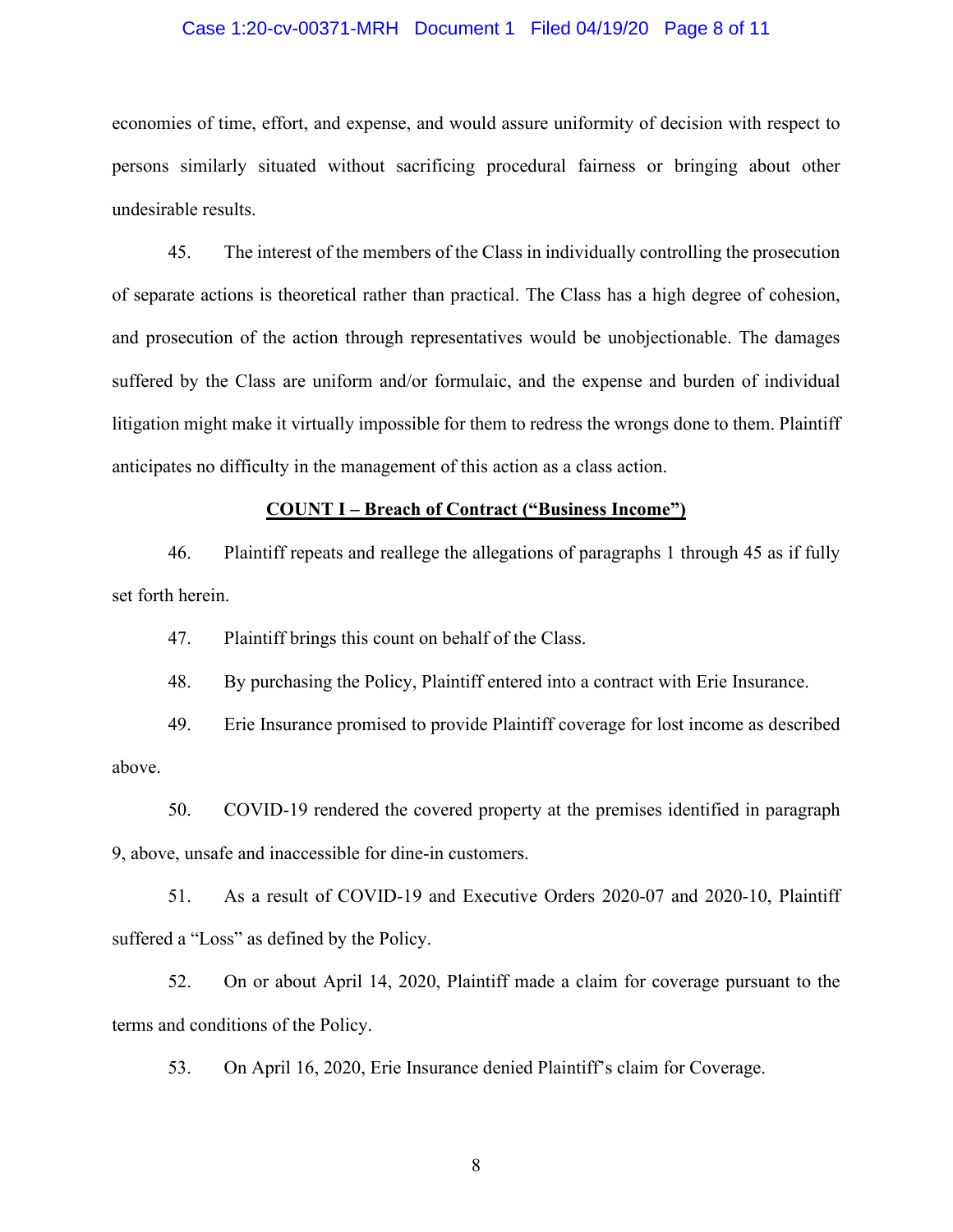54. By denying Plaintiff's claim, Erie Insurance breached its contract with Plaintiff.

55. As a result of Erie Insurance denying Plaintiff's claim, Plaintiff has been prevented from recovering lost business income pursuant to the terms and conditions of the Policy, thereby suffering damages.

#### **COUNT II – Declaratory Judgment**

56. Plaintiff repeats and reallege the allegations of paragraphs 1 through 55 as if fully set forth herein.

57. Plaintiff brings this count on behalf of the Class and pursuant to the Declaratory Judgment Act, 28 U.S.C. §2201, *et seq.*

58. Because Erie Insurance has denied Plaintiff's claim for lost business income under the Policy, there is an actual controversy between the parties.

59. Plaintiff seeks a declaration by this Court that Plaintiff sustained a "Loss" as defined by the Policy because of COVID-19 and Executive Orders 2020-07 and 2020-10.

60. Plaintiff seeks an additional declaration that the lost business income they sustained (and continue to sustain) is covered under the Policy, namely that the lost business income is a partial or total interruption of business resulting directly from loss or damage to property.

61. A declaratory judgment regarding Erie Insurance's obligation to reimburse Plaintiff for the business income they lost as a result of COVID-19 and Executive Orders 2020-07 and 2020-10 will terminate the controversy and clarify the respective rights and obligations of the parties under Policy.

# **Request for Relief**

WHEREFORE, Plaintiff demands the following relief on behalf of themselves and all others similarly situated: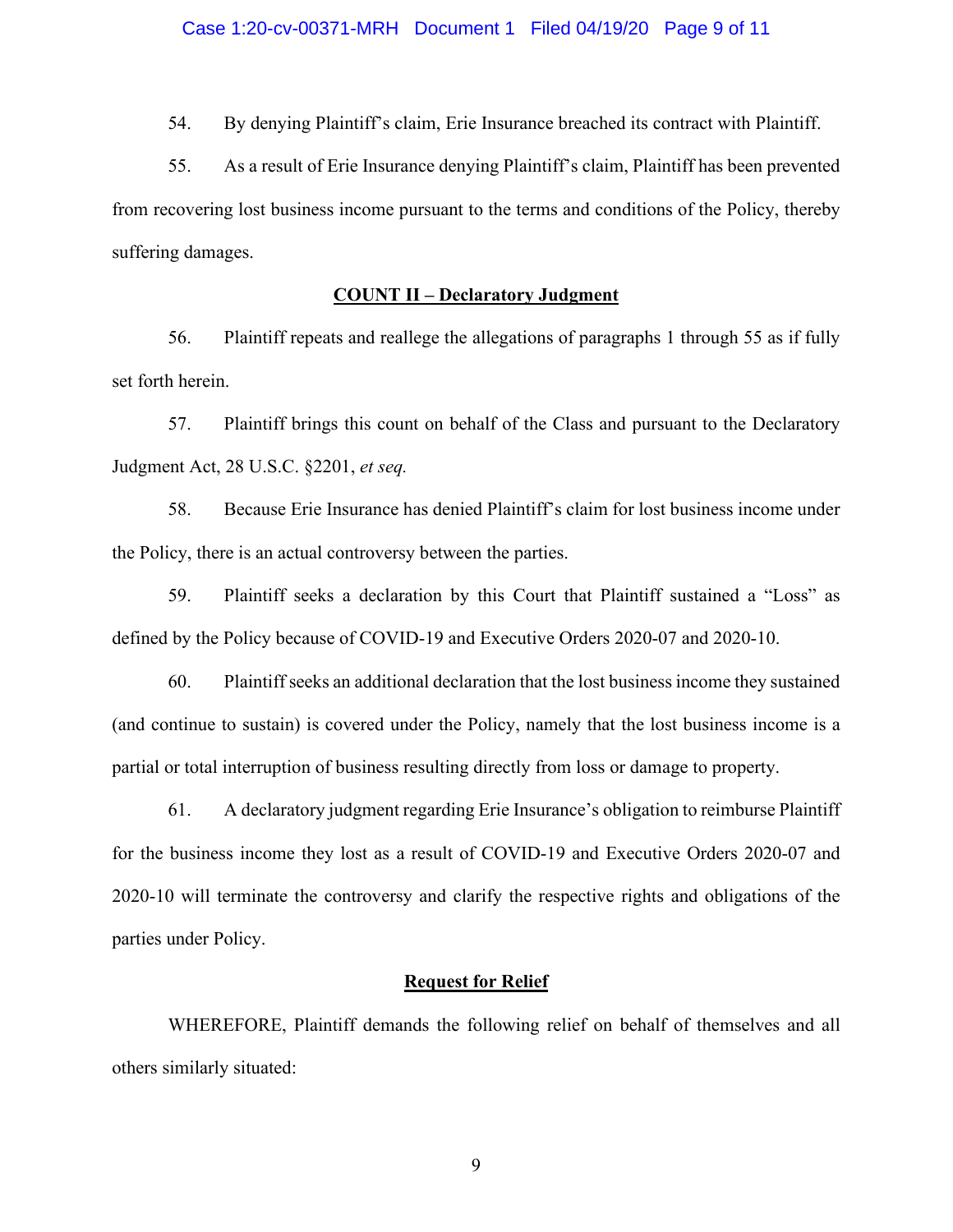- A. That an Order be entered certifying this action as a Plaintiff Class action under Federal Rule of Civil Procedure 23;
- B. A declaration by this Court that Plaintiff sustained a "loss" as defined by the Policy because of COVID-19 and Executive Orders 2020-07 and 2020-10;
- C. A declaration by this Court that the lost business income Plaintiff sustained (and continue to sustain) is covered under the Policy, namely that the lost business income is a partial or total interruption of business resulting directly from loss or damage to property;
- D. A declaration that the business income Plaintiff lost as a result of COVID-19 and Executive Orders 2020-07 and 2020-10 is a covered loss under Policy Number BP17022546-2;
- E. Compensatory damages in such amount as demonstrated by the proofs at trial and that the Court deems just and proper;
- F. Punitive damages as to Counts for which such damages are available under applicable law and in an amount that the Court deems just and proper;
- G. Imposition of a constructive trust, an order granting recessionary and injunctive relief and other such equitable relief that the Court deems just and proper;
- H. An appropriate claims resolution facility, funded by Defendant, to administer relief to the Class in this case;
- I. Costs of litigation and attorneys' fees; and
- J. All other appropriate relief.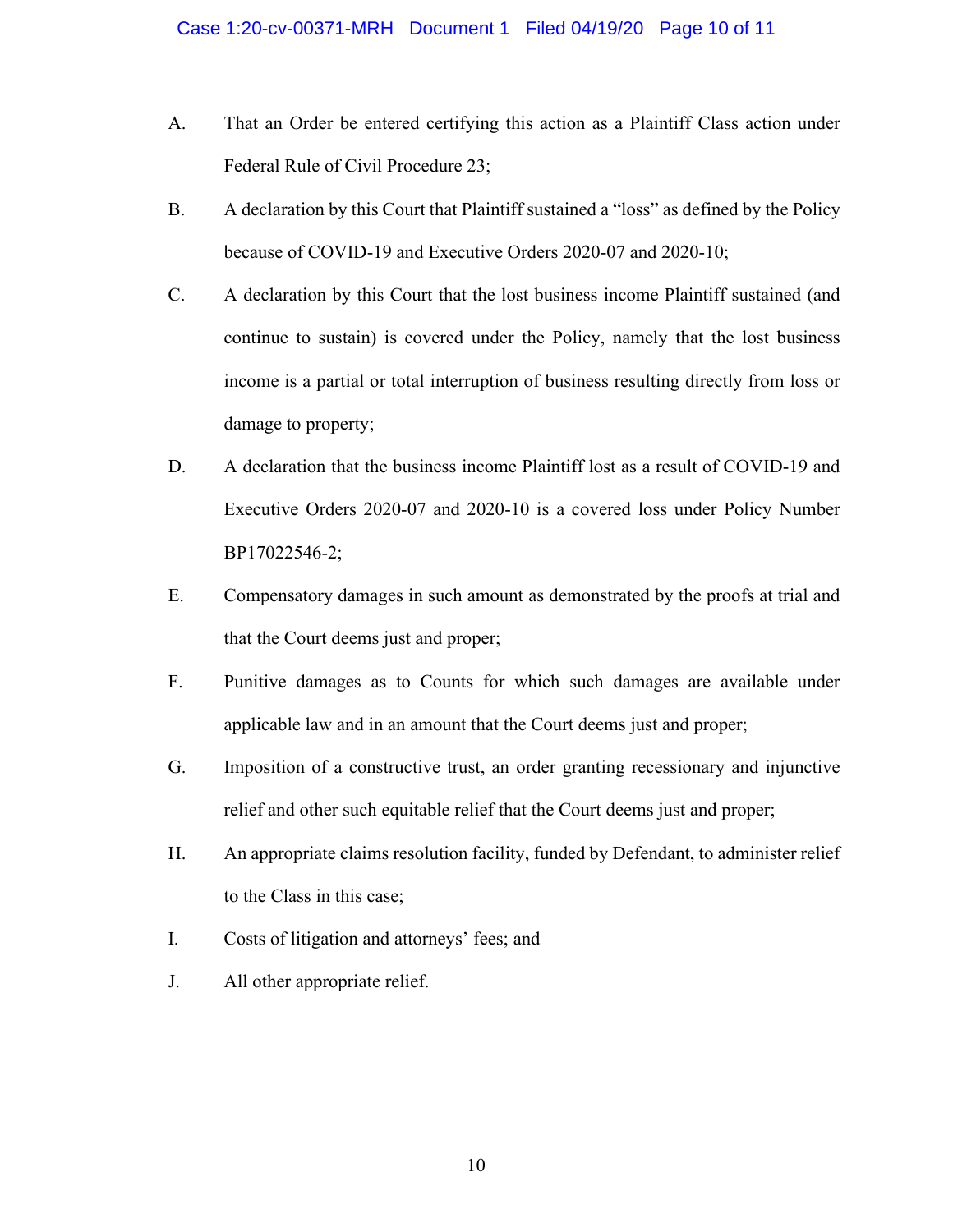Dated: April 19, 2020 Respectfully submitted,

# **DUNCAN LAW GROUP, LLC,**

By: /s/ Robert R. Duncan Attorney for Plaintiff

Robert R. Duncan (Illinois Bar #6277407) James H. Podolny (Illinois Bar #66321307) **DUNCAN LAW GROUP, LLC** 161 North Clark Street, Suite 2550 Chicago, Illinois 60601 Phone: (312) 202-3283 Fax: (312) 202-3284 rrd@duncanlawgroup.com [jp@duncanlawgroup.com](mailto:jp@duncanlawgroup.com)

# **ESBROOK LAW, LLC,**

By: /s/ Christopher Esbrook Attorney for Plaintiff

Christopher J. Esbrook (Illinois Bar #6282829) Michael Kozlowski (Illinois Bar #6320950) **ESBROOK LAW, LLC** 77 W. Wacker Dr. Suite 4500 Chicago, Illinois 60601 Phone: (312) 319-7680 christopher.esbrook@ebsrooklaw.com michael.kozlowski@esbrooklaw.com